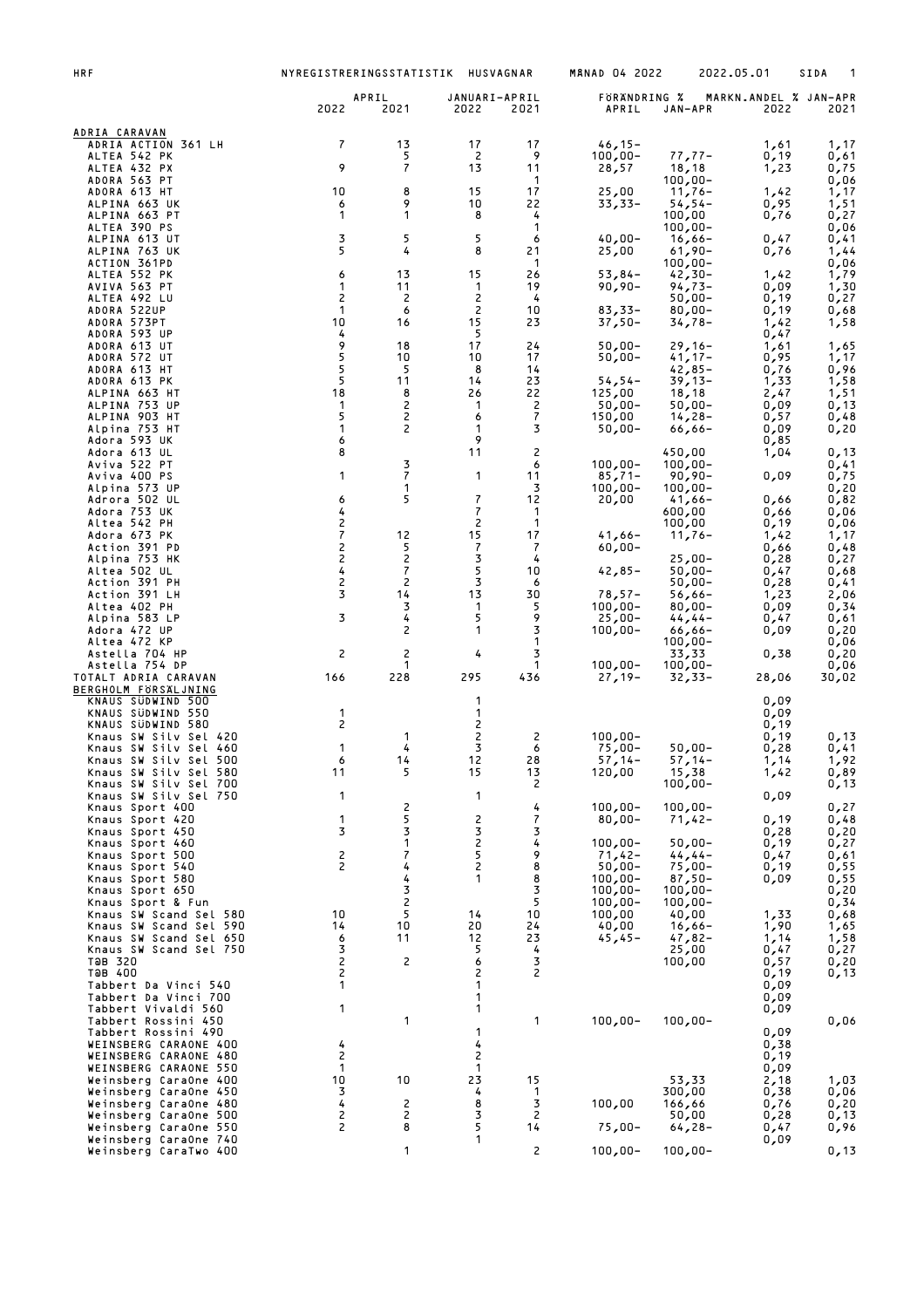| <b>HRF</b>                                                                | NYREGISTRERINGSSTATISTIK     |                    |                       | HUSVAGNAR            | <b>MANAD 04 2022</b>     |                          | 2022.05.01                    | SIDA<br>2     |
|---------------------------------------------------------------------------|------------------------------|--------------------|-----------------------|----------------------|--------------------------|--------------------------|-------------------------------|---------------|
|                                                                           | 2022                         | APRIL<br>2021      | JANUARI-APRIL<br>2022 | 2021                 | FORANDRING %<br>APRIL    | JAN-APR                  | MARKN.ANDEL % JAN-APR<br>2022 | 2021          |
| BERGHOLM FORSALJNING<br>Weinsberg CaraTwo 450                             |                              | 1                  |                       | 1                    | $100,00 -$               | $100,00 -$               |                               | 0,06          |
| Weinsberg CaraTwo 500<br>TOTALT BERGHOLM FORSALJN                         | 97                           | 108                | 166                   | 1<br>208             | $10, 18 -$               | $100,00 -$<br>$20,19-$   | 15,79                         | 0,06<br>14,32 |
| ERWIN HYMER GROUP<br>DETHLEFFS NEW LINE 490                               | 1                            |                    | 2                     | 1                    |                          | 100,00                   | 0,19                          | 0,06          |
| Dethleffs Bed 650 RET<br>Dethleffs Excl 650 RFT                           | 1                            |                    | 1<br>1                |                      |                          |                          | 0,09<br>0,09                  |               |
| Dethleffs Camp 540 QMK<br>Dethleffs Camp 730 FKR                          | 2                            | 1                  | 2<br>1                | 1                    | 100,00                   | 100,00                   | 0,19<br>0,09                  | 0,06          |
| Dethleffs Nom 510 ER<br>Dethleffs Nom 530 DR                              |                              | 1<br>1             |                       | 1<br>1               | $100,00 -$<br>$100,00 -$ | $100,00 -$<br>$100,00 -$ |                               | 0,06<br>0,06  |
| Dethleffs c'joy 460 LE<br>Dethleffs c'go 565 FMK                          | 1                            | 1<br>1             | 1                     | 1<br>1               | $100,00 -$               | $100,00 -$               | 0,09                          | 0,06<br>0,06  |
| Dethleffs c'joy 480 QL<br>Dethleffs c'go UP 525                           | 1<br>1                       | 1                  | 2<br>1                | 2                    |                          |                          | 0,19<br>0,09                  | 0,13          |
| Dethleffs G Sc 595 RK<br>Dethleffs Beduin 540 Q                           |                              | 1                  |                       | 2<br>1               | $100,00 -$               | $100,00 -$<br>$100,00 -$ |                               | 0,13<br>0,06  |
| Dethleffs Beduin 590 R<br>Dethleffs Beduin 650 R                          | 1<br>2                       |                    | 1<br>2                | 2<br>3               |                          | $50,00 -$<br>33,33–      | 0,09<br>0,19                  | 0,13<br>0,20  |
| Dethleffs Beduin 740 B<br>Dethleffs Bed Sc 550 B                          | 1<br>1                       |                    | 2<br>1                | 2                    |                          |                          | 0,19<br>0,09                  | 0,13          |
| Eriba Touring Troll<br>Eriba Touring 535                                  |                              |                    | 1<br>1                |                      |                          |                          | 0,09<br>0,09                  |               |
| Eriba Touring 542<br>LMC Style 450 D                                      |                              | 1                  | 1                     | 1                    | $100,00 -$               | $100,00 -$               | 0,09                          | 0,06          |
| LMC Style 450 D                                                           | 1                            | 1                  | 1                     | 1                    |                          |                          | 0,09                          | 0,06          |
| LMC Musica 542 E<br>LMC Style 400F                                        |                              |                    | 1                     | 2                    |                          | $100,00 -$               | 0,09                          | 0,13          |
| LMC Style 582 K<br>LMC Sassino 460 E                                      | $\overline{c}$<br>1          |                    | 2<br>1                |                      |                          |                          | 0,19<br>0,09                  |               |
| TOTALT ERWIN HYMER GROUP<br>HOBBY CARAVAN SVERIGE                         | 16                           | 9                  | 25                    | 22                   | 77,77                    | 13,63                    | 2,37                          | 1,51          |
| HOBBY 460 UFE DE LUXE<br>HOBBY 495 UL DE LUXE                             | 2<br>6                       | 1<br>12            | 5<br>9                | -1<br>26             | 100,00<br>$50,00 -$      | 400,00<br>$65,38-$       | 0,47<br>0,85                  | 0,06<br>1,79  |
| HOBBY 495 UL EXCELLENT<br>HOBBY 495 UFE EXCELLEN                          | 1<br>1                       | 4<br>1             | 2<br>2                | 6<br>1               | $75,00-$                 | $66,66-$<br>100,00       | 0,19<br>0,19                  | 0,41<br>0,06  |
| HOBBY 540 UL DE LUXE<br>HOBBY 540 WLU EXCELLEN                            | 2<br>4                       | 5<br>3             | 4<br>6                | 7<br>4               | $60,00 -$<br>33,33       | $42,85 -$<br>50,00       | 0,38<br>0,57                  | 0,48<br>0,27  |
| HOBBY 540 UFF EXCELLEN<br>HOBBY 560 KMFE DE LUXE                          | $\overline{\mathbf{c}}$<br>3 | 7                  | 5<br>5                | 13                   | $57,14-$                 | $61,53-$                 | 0,47<br>0,47                  | 0,89          |
| HOBBY 540 UL PRESTIGE<br>HOBBY 560 UL PRESTIGE                            | 1                            |                    | 1<br>5                |                      |                          |                          | 0,09<br>0,47                  |               |
| HOBBY 560 WLU PRESTIGE<br>HOBBY 650 KFU PRESTIGE                          | 7<br>2                       | 5<br>1             | 10<br>3               | 9<br>1               | 40,00<br>100,00          | 11,11<br>200,00          | 0,95<br>0,28                  | 0,61<br>0,06  |
| HOBBY 720 UKFE PRESTIG<br>HOBBY 460 LU DE LUXE                            | 2<br>6                       | 4<br>12            | 6<br>6                | 7<br>14              | $50,00 -$<br>$50,00 -$   | $14,28-$<br>$57,14-$     | 0,57<br>0,57                  | 0,48<br>0,96  |
| HOBBY 540 KMFE DE LUXE<br>HOBBY 720 UKFE EXCELLE                          |                              | 1                  | 1                     | -1<br>1              | $100,00 -$               | $100,00 -$               | 0,09                          | 0,06<br>0,06  |
| HOBBY 545 KMF EXCELLEN<br>HOBBY 545 KMF DE LUXE                           | 2                            | 9                  | 5                     | 1<br>17              | $77,77-$                 | $100,00 -$<br>$70,58-$   | 0,47                          | 0,06<br>1,17  |
| HOBBY 440 SF DE LUXE<br>HOBBY 400 SFE DE LUXE                             | 1<br>1                       | 1                  | 1<br>3                | 6                    |                          | $50,00 -$                | 0,09<br>0,28                  | 0,41          |
| HOBBY 490 KMF DE LUXE<br>HOBBY 495 UL PRESTIGE                            | 1                            | 2<br>3             | 1                     | 7.<br>6              | $50,00 -$<br>$100,00 -$  | $75,00-$<br>$100,00 -$   | 0,09                          | 0,27<br>0,41  |
| HOBBY 540 UL EXCELLENT<br>HOBBY 455 UF DE LUXE                            |                              | 1                  |                       | 1<br>$\mathbf{1}$    | $100,00 -$               | $100,00 -$<br>$100,00 -$ |                               | 0,06<br>0,06  |
| HOBBY 620 CL PRESTIGE<br>Hobby 460 DL On Tour                             | 4                            | 14                 | 7<br>2                | 21                   | $71,42-$                 | -66,66                   | 0,66<br>0,19                  | 1,44          |
| Hobby 560 LU Prestige<br>Hobby 720 KWFU Prestig                           | 1<br>2                       | 4<br>2             | 1<br>2                | 18<br>$\overline{c}$ | $75,00-$                 | $94,44-$                 | 0,09<br>0,19                  | 1,23<br>0,13  |
| HOBBY 390 ON TOUR<br>HOBBY 560 KMFE D L EDT                               | $\overline{c}$<br>1          | 1                  | 3<br>1                | 5                    |                          | $80,00 -$                | 0,28<br>0,09                  |               |
| HOBBY 545 KMF D L EDT                                                     | 1                            | 1<br>5             | 2                     | 3<br>10              | $100,00 -$               | $33,33-$<br>$100,00 -$   | 0,19                          | 0,34<br>0,20  |
| Hobby 650 KMfe D L Edi<br>Hobby 495 WFB De Luxe<br>Hobby 495 WFB Excellen | 1<br>$\overline{c}$          | 1                  | 3                     | $\mathbf 1$<br>3     |                          | 200,00                   | 0,28                          | 0,68<br>0,06  |
| Hobby 560 WFU Excellen                                                    | 1                            | $\overline{c}$     | 5<br>3                |                      |                          | 66,66                    | 0,47<br>0,28                  | 0, 20         |
| Hobby 560 WFU Prestige<br>Hobby 660 WFC Prestige                          |                              | 3                  | $\overline{c}$<br>1   | 4<br>2               | $66,66 -$                | $50,00 -$<br>$50,00 -$   | 0,19<br>0,09                  | 0,27<br>0,13  |
| Hobby 490 KMF De Luxe<br>Hobby 460 SFf Excellen                           |                              | 2<br>2             |                       | 3<br>4               | $100,00 -$<br>$100,00 -$ | $100,00 -$<br>$100,00 -$ |                               | 0,20<br>0,27  |
| Hobby 560 LU Excellent<br>Hobby 495 WFB                                   |                              | 1                  |                       | 2<br>1               | $100,00 -$               | $100,00 -$<br>$100,00 -$ |                               | 0,13<br>0,06  |
| Hobby 460 SFF<br>Hobby 540 FU Excellent                                   | 1                            | 3                  | 2                     | 3                    | $100,00 -$               | $100,00 -$               | 0,19                          | 0,20          |
| Hobby 540 FU Prestige<br>Hobby 515 UHK De Luxe                            | $\overline{c}$               | 1                  | 6                     | 1<br>3               | $100,00 -$               | $100,00 -$<br>100,00     | 0,57                          | 0,06<br>0,20  |
| Hobby 720 WLC Prestige<br>Hobby 560 FC Prestige                           | 3<br>3                       | $\mathbf{1}$<br>14 | 8<br>7                | 3<br>15              | 200,00<br>$78,57-$       | 66, 166<br>$53,33-$      | 0,76<br>0,66                  | 0,20<br>1,03  |
| Hobby 720 WQC Prestige<br>Hobby 650 KFU De Luxe                           | 1                            | 14<br>10           | 4<br>1                | 20<br>22             | $92,85-$<br>$100,00 -$   | $80,00 -$<br>$95,45 -$   | 0,38<br>0,09                  | 1,37<br>1,51  |
| Hobby 650 UMFe Excelle<br>Hobby 515 UHL De Luxe                           | 2<br>$\mathsf{S}$            | 11                 | 3<br>9                | 5<br>17              | $81,81-$                 | $40,00 -$<br>$47,05 -$   | 0,28<br>0,85                  | 0,34<br>1,17  |
| Hobby 460 SL Excellent<br>Hobby 560 Cfe Excellen                          | 3<br>2                       | 6<br>8             | 5<br>3                | 13<br>11             | $50,00 -$<br>$75,00-$    | $61,53-$<br>$72,72-$     | 0,47<br>0,28                  | 0,89<br>0,75  |
| Hobby 540 Uff De Luxe                                                     |                              | 6                  |                       | $\overline{7}$       | $100,00 -$               | $100,00 -$               |                               | 0,48          |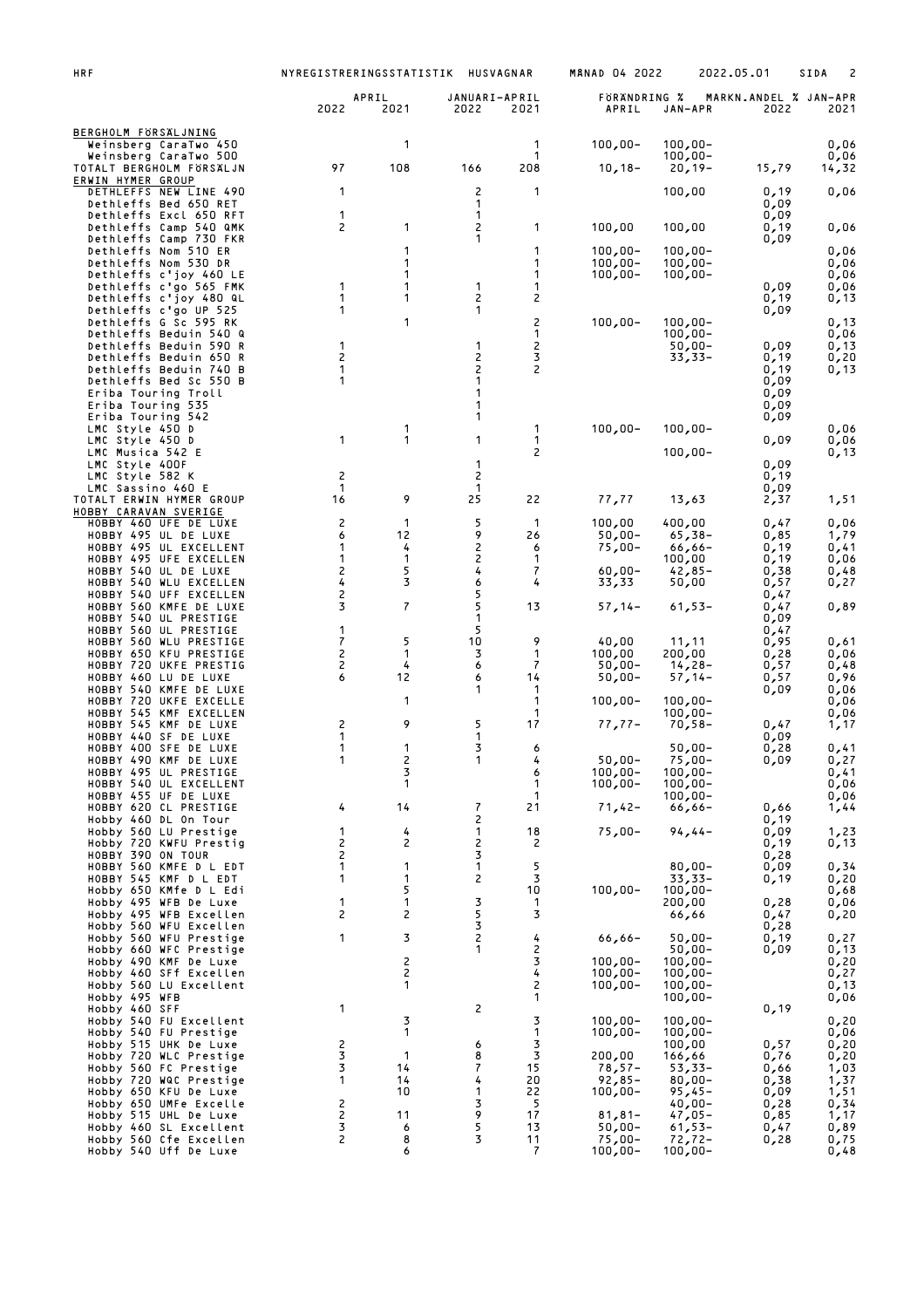| HRF                                                                                                                                                                                                                                                                                                                                                                   |                                                       | NYREGISTRERINGSSTATISTIK                                 |                                                           | HUSVAGNAR                                                         | <b>MANAD 04 2022</b>                                                                                                         |                                                                                                                                                                 | 2022.05.01                                                                                   | SIDA<br>3                                                                                            |
|-----------------------------------------------------------------------------------------------------------------------------------------------------------------------------------------------------------------------------------------------------------------------------------------------------------------------------------------------------------------------|-------------------------------------------------------|----------------------------------------------------------|-----------------------------------------------------------|-------------------------------------------------------------------|------------------------------------------------------------------------------------------------------------------------------|-----------------------------------------------------------------------------------------------------------------------------------------------------------------|----------------------------------------------------------------------------------------------|------------------------------------------------------------------------------------------------------|
|                                                                                                                                                                                                                                                                                                                                                                       | 2022                                                  | APRIL<br>2021                                            | JANUARI-APRIL<br>2022                                     | 2021                                                              | FÖRÄNDRING %<br>APRIL                                                                                                        | JAN-APR                                                                                                                                                         | MARKN.ANDEL % JAN-APR<br>2022                                                                | 2021                                                                                                 |
| <u>HOBBY CARAVAN SVERIGE</u><br>Hobby 620 CL Excellent<br>Hobby 650 UFF Prestige<br>Hobby 540 WFU Excellen<br>Hobby 460 Ufe Exc Edi<br>Hobby 490 KMF Exc Edi<br>Hobby 495 UL Exc. Edt.<br>Hobby 545 Excellent Ed<br>Hobby 560 KMFe Exc. Ed<br>Hobby 650 KMFE Exc Edi<br>Hobby Beachy 360<br>Hobby Beachy 420<br>Hobby Beachy 450                                      | 1<br>2<br>3<br>2<br>2<br>3<br>2<br>4<br>1<br>1<br>1   | 3<br>2                                                   | 4<br>3<br>1<br>3<br>2<br>5<br>6<br>3<br>6<br>1<br>2<br>1  | 4<br>4                                                            | $66,66 -$                                                                                                                    | $25,00-$                                                                                                                                                        | 0,38<br>0,28<br>0,09<br>0,28<br>0,19<br>0,47<br>0,57<br>0,28<br>0,57<br>0,09<br>0,19<br>0,09 | 0,27<br>0,27                                                                                         |
| TOTALT HOBBY CARAVAN SVE<br>KABE HUSVAGNAR                                                                                                                                                                                                                                                                                                                            | 100                                                   | 189                                                      | 197<br>1                                                  | 334                                                               | $47,08-$                                                                                                                     | $41,01-$                                                                                                                                                        | 18,74                                                                                        | 23,00                                                                                                |
| KABE BRILJANT XL<br>KABE BRILJANT XL KS<br>KABE SMARAGD GLE<br>KABE SMARAGD GLE KS<br>KABE SMARAGD XL<br>KABE SMARAGD XL KS<br>KABE AMETIST GLE<br>KABE AMETIST GLE KS<br>KABE AMETIST XL<br>KABE AMETIST XL KS<br>KABE SAFIR GLE KS                                                                                                                                  | 15<br>5<br>6<br>9                                     | 2<br>$\mathbf{1}$<br>17<br>1<br>-1<br>-1<br>10<br>2<br>4 | 4<br>33<br>$\mathbf{1}$<br>10<br>1<br>7<br>12             | 2<br>2<br>1<br>17<br>-1<br>23<br>$\mathbf{1}$<br>15<br>4<br>6     | $100,00 -$<br>$100,00 -$<br>$100,00 -$<br>$100,00 -$<br>$100,00 -$<br>$50,00 -$<br>200,00<br>125,00                          | $50,00 -$<br>100,00<br>$100,00 -$<br>$100,00 -$<br>$100,00 -$<br>43,47<br>33,33-<br>75,00<br>100,00                                                             | 0,09<br>0,38<br>3,13<br>0,09<br>0,95<br>0,09<br>0,66<br>1,14                                 | 0,13<br>0,13<br>0,06<br>1,17<br>0,06<br>1,58<br>0,06<br>1,03<br>0,27<br>0,41                         |
| KABE SAFIR TDL KS<br>KABE ROYAL 780 TDL KS<br>KABE R HAC 880 TDL / K<br>KABE ROYAL 560 XL / KS<br>KABE ROYAL 520 XL KS<br>KABE CLASSIC 470 KS<br>KABE CLASSIC 520 KS<br>KABE CLASSIC 560 KS<br>KABE CLASSIC 470<br>KABE CLASSIC 520<br>KABE ROYAL 600 XL / KS                                                                                                         | 4<br>4<br>6<br>1<br>2<br>1<br>3                       | 4<br>1<br>5<br>7<br>6<br>4<br>10<br>1<br>1<br>4          | 4<br>4<br>12<br>2<br>3<br>1<br>4<br>1<br>6                | 7<br>1<br>1<br>11<br>13<br>8<br>8<br>19<br>2<br>1<br>7            | 300,00<br>20,00<br>$85,71-$<br>$100,00 -$<br>$100,00 -$<br>$80,00 -$<br>$100,00 -$<br>$25,00-$                               | 42,85-<br>300,00<br>$100,00 -$<br>9,09<br>$84,61-$<br>$62,50 -$<br>$87,50-$<br>$78,94-$<br>50,00-<br>$100,00 -$<br>$14,28-$                                     | 0,38<br>0,38<br>1,14<br>0,19<br>0,28<br>0,09<br>0,38<br>0,09<br>0,57                         | 0,48<br>0,06<br>0,06<br>0,75<br>0,89<br>0,55<br>0,55<br>1,30<br>0,13<br>0,06<br>0,48                 |
| KABE ROYAL 600 GLE KS<br>KABE ROYAL 600 GLE / K<br>KABE ROYAL 630 GLE<br>7 K<br>KABE ROYAL 740 GXL / K<br>KABE ROYAL 740 GLE / K<br>KABE CLASSIC 600 GDL/K<br>KABE CLASSIC 660 GDL/K<br>KABE CLASSIC 660 DGDL/<br>KABE IMPERIAL 560 XL/K<br>KABE IMPERIAL 600 XL/K<br>KABE IMPERIAL 780 ETDL<br>Kabe C 780 DGDL KS<br>Kabe Roy 600 XL FK KS<br>Kabe Classic 600 GLE K | 1<br>3<br>4<br>3<br>2                                 | 4<br>1<br>1<br>1<br>3<br>1<br>1<br>1<br>1<br>8           | 1<br>$\overline{7}$<br>12<br>1<br>1<br>2<br>3<br>2<br>2   | 8<br>8<br>2<br>1<br>1<br>2<br>7<br>5<br>4<br>1<br>1<br>3<br>14    | $25,00-$<br>300,00<br>$100,00 -$<br>$100,00 -$<br>$100,00 -$<br>$100,00 -$<br>200,00<br>$100,00 -$<br>$100,00 -$<br>$75,00-$ | $12,50-$<br>50,00<br>$50,00 -$<br>$100,00 -$<br>$100,00 -$<br>$100,00 -$<br>$85,71-$<br>$60,00 -$<br>$25,00-$<br>$100,00 -$<br>100,00<br>$100,00 -$<br>$85,71-$ | 0,09<br>0,66<br>1,14<br>0,09<br>0,09<br>0,19<br>0,28<br>0,19<br>0,19                         | 0,55<br>0,55<br>0,13<br>0,06<br>0,06<br>0,13<br>0,48<br>0,34<br>0,27<br>0,06<br>0,06<br>0,20<br>0,96 |
| Kabe Classic 630 GXL K<br>Kabe Imp 600 XL FK KS<br>Kabe Roy 540 GLE<br>Kabe Roy 540 GLE KS<br>Kabe Roy 560 GLE<br>Kabe Roy 560 GLE KS<br>Kabe Roy 600 TDL KS<br>Kabe Roy 630 TDL KS<br>Kabe Roy 630 TDL FK KS<br>Kabe Imper 630 TDL KS<br>Kabe Imper 630 TDL FK<br>Kabe Roy 740 TDL KS                                                                                | 1<br>5<br>2<br>5<br>2<br>2                            | 4<br>2<br>4<br>9<br>3<br>2                               | 2<br>1<br>1<br>12<br>3<br>$\boldsymbol{7}$<br>6<br>2<br>5 | 7<br>2<br>1<br>6<br>$\overline{\mathcal{L}}$<br>12<br>3<br>7<br>3 | $100,00 -$<br>150,00<br>$50,00 -$<br>$44, 44-$<br>$33,33-$<br>$100,00 -$                                                     | $100,00 -$<br>$100,00 -$<br>100,00<br>$57,14-$<br>$41,66 -$<br>100,00<br>$71,42-$<br>$100,00 -$                                                                 | 0,19<br>0,09<br>0,09<br>1,14<br>0,28<br>0,66<br>0,57<br>0,19<br>0,47                         | 0,48<br>0,13<br>0,06<br>0,41<br>0,48<br>0,82<br>0,20<br>0,48                                         |
| Kabe Imper 740 TDL KS<br>Kabe Roy 780 TDL FK KS<br>Kabe Imper 780 TDL FK<br>Kabe Imper 780 DGLE KS<br>Kabe Imper Hac 880 BTD<br>Kabe Imper Hac 880 TDL<br>Kabe Imper Hac 1000 TD                                                                                                                                                                                      | 2<br>2<br>1<br>2                                      | 1                                                        | 2<br>3<br>3<br>$\mathsf{S}$<br>1<br>2                     | 5<br>2<br>1                                                       | $100,00 -$                                                                                                                   | $60,00 -$<br>$100,00 -$                                                                                                                                         | 0,19<br>0,28<br>0,28<br>0,19<br>0,09<br>0,19                                                 | 0,20<br>0,34<br>0,13<br>0,06                                                                         |
| Kabe Royal 740 DGDL KS<br>Kabe Roy Hac 880 TDL F<br>Kabe Imper Hac 880 TDL<br>Kabe Imperial 780 TDL<br>Kabe Classic 600 TDL K                                                                                                                                                                                                                                         | 1<br>2                                                | 1<br>1<br>2                                              | 1<br>1<br>3                                               | 3<br>1<br>6                                                       | $100,00 -$<br>$100,00 -$                                                                                                     | $66,66 -$<br>$100,00 -$<br>$100,00 -$                                                                                                                           | 0,09<br>0,09<br>0,28                                                                         | 0,20<br>0,06<br>0,41                                                                                 |
| Kabe Classic 600 XL KS<br>Kabe Estate 560 GLE KS<br>Kabe Estate 600 GLE KS<br>Kabe Estate 600 TDL KS<br>Kabe Estate 600 GDL KS<br>Kabe Estate 630 GXL KS<br>Kabe Estate 660 DGDL K<br>Kabe Estate 780 DGDL K                                                                                                                                                          | 4<br>6<br>1<br>2<br>$\overline{\mathbf{c}}$<br>2<br>1 | 2                                                        | 7<br>6<br>3<br>5<br>5<br>8<br>2                           | 3                                                                 | $100,00 -$                                                                                                                   | $100,00 -$                                                                                                                                                      | 0,66<br>0,57<br>0,28<br>0,47<br>0,47<br>0,76<br>0,19                                         | 0, 20                                                                                                |
| TOTALT KABE HUSVAGNAR<br>SOLIFER POLAR                                                                                                                                                                                                                                                                                                                                | 114                                                   | 135                                                      | 230                                                       | 276                                                               | $15,55 -$                                                                                                                    | $16,66-$                                                                                                                                                        | 21,88                                                                                        | 19,00                                                                                                |
| <b>POLAR 750</b><br><b>POLAR 800</b>                                                                                                                                                                                                                                                                                                                                  |                                                       | 8<br>11                                                  | 2                                                         | 16<br>16                                                          | $100,00 -$<br>$100,00 -$                                                                                                     | $87,50-$<br>$100,00 -$                                                                                                                                          | 0,19                                                                                         | 1,10<br>1,10                                                                                         |